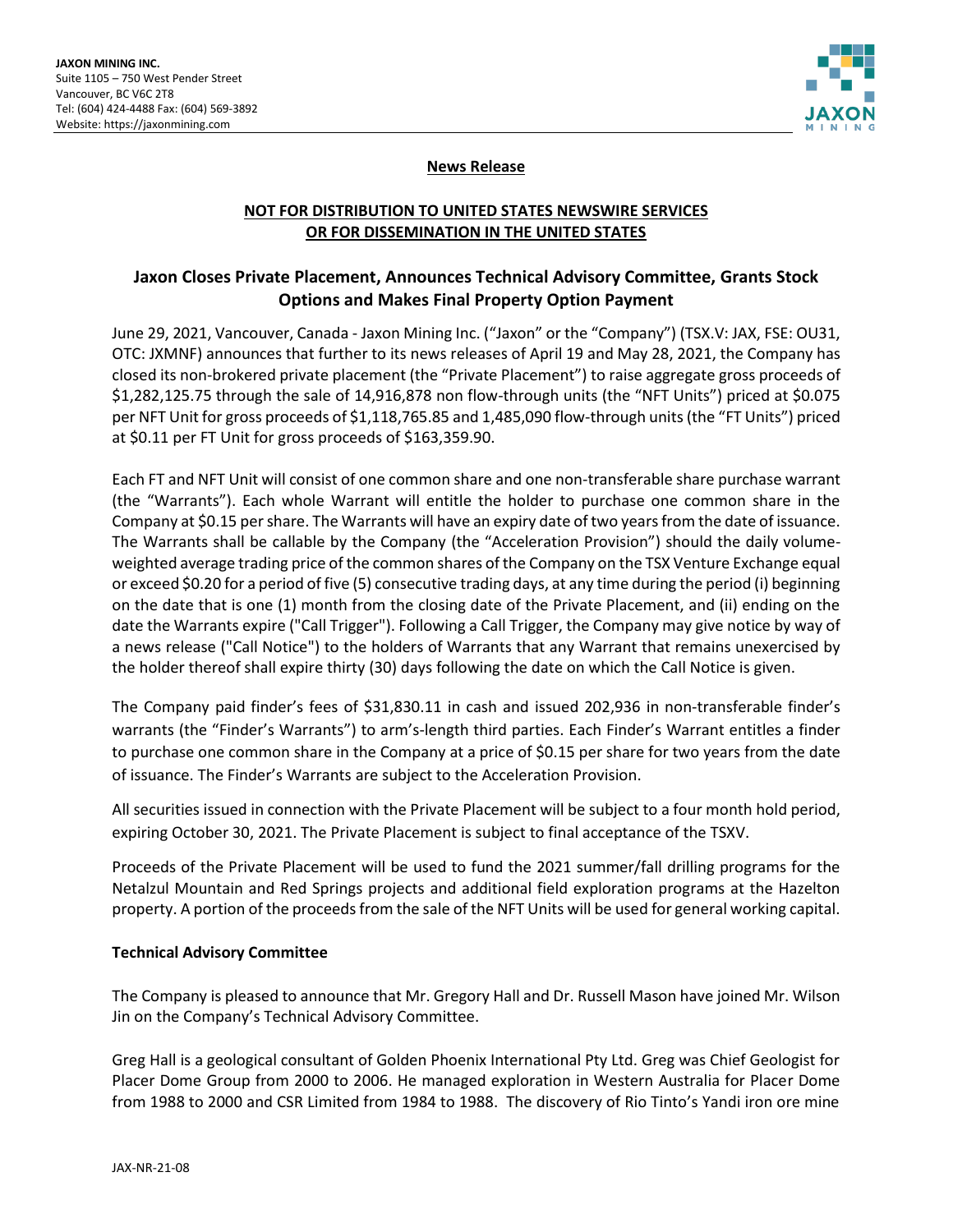and Gold Fields's Granny Smith gold mine in WA are highlights in his career. Greg graduated from University of New South Wales in 1973 with Bachelor of Applied Science ( $1<sup>st</sup>$  Class Honours).

Russell Mason is a structural geology consultant employed by Tectonite Geology. He has worked primarily as a consultant both independently (2003-present) and for a consulting company (Fractal Graphics 1996 – 2003) with a period working as a research scientist for CSIRO (1994 -1996) and minor exploration roles and contract mapping projects (1984 – 1990). Russell's work is field based structural geology and is most commonly applied to gold and copper exploration and mining. Russell graduated from Monash University with a Bachelor of Science ( $1<sup>st</sup>$  class honours) and completed a PhD from Imperial College, London University in 1994.

Wilson Jin has three decades of field exploration, acquisitions, financing and investment experience for precious and non-ferrous metals in Asia, Africa and in North America. He has served as Chief Geologist, VP of Acquisitions, President and CEO of Huakan International Mining Inc. Based in Vancouver since 2010, Mr. Jin led a successful exploration on the J&L Gold polymetallic deposit in BC. He also discovered a medium sized gold deposit and made significant achievements in the exploration of adjacent claims of Jinduicheng molybdenum porphyry deposit in Shaanxi province, China. Mr. Jin is CEO and President of Transcontinental Gold Corp., CEO and President of Wildsky Resources and serves as an independent director to two other publicly listed companies.

John King Burns, CEO of Jaxon Mining, commented, *"We are very fortunate to have Greg and Russell join Wilson on our team of technical advisors. Individually and together, they bring extensive experience and technical expertise to support Dr. Guo and his geological team. Greg is one of the fathers of the systematic and interdisciplinary approach to exploration. He is a leading practitioner of, among other technologies, the application of advanced geochemical trace and indicator mineral and isotope sampling, analysis, and modeling. Russell is a renowned, multidisciplinary, structural geologist with extensive gold and copper exploration experience. At our drill site, Wilson, a multidisciplinary exploration geologist, will review final drill plans and oversee the drilling teams throughout Phase One of our 2021 drilling program at Netalzul Mt."*

*"We continue to find more profoundly exciting geology at our Hazelton property projects. The two Fathom Geophysics studies confirm and allow us to better visualize and vector in on the porphyries at the heart of the metallogenic systems that drive the geophysical anomalies and anomalously high metals in soils and rock samples at Netalzul Mt. and Red Springs. The geological story only improves, and the rocks deserve the drill-testing program we have designed. We are in discussions and are evaluating project level exploration and drilling joint venture proposals from third parties. In the face of all this good field work, we are again in a hesitant and capital constrained marketplace. We have new investors committed to provide additional funds to the Company to support this summer's drill tests and we will continue to choreograph our next steps to manage dilution."*

### **Stock Option Grant**

The Company, subject to regulatory approval, has granted incentive stock options (the "Options") to certain of its directors, officers, employees, and consultants to purchase up to 3,270,000 common shares of the Company at an exercise price of \$0.085 per share for a period of five years, expiring June 29, 2026. The Options vest immediately and are subject to a four-month hold period from the date of grant.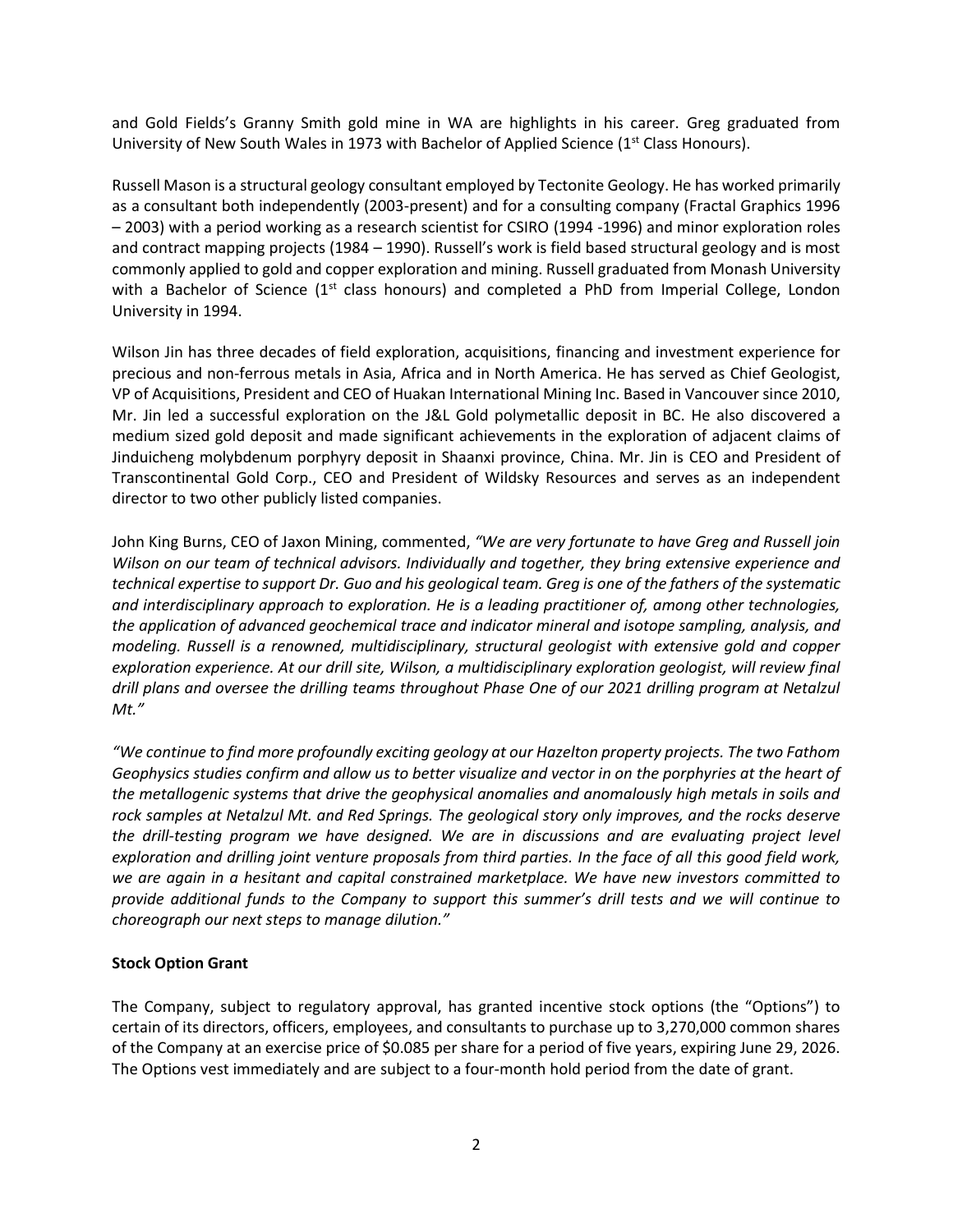#### **Final Property Option Payment**

The Company paid \$5,000 in cash and issued 50,000 shares on April 23, 2021 in connection with the final anniversary payment for six claims.

#### **About Jaxon Mining Inc.**

Jaxon Mining is a Canadian-based exploration and development company pursuing the discoveries of commercial scale and grade Cu, Au, Ag, polymetallic projects. Jaxon focuses on overlooked and underexplored targets with deeper intervals that have not been identified or adequately explored; in areas that often have not been systematically mapped, modeled or drilled. Jaxon is currently focused on the Skeena Arch, an exceptionally orogenic and metallogenic area, in one of the most richly endowed terrains in British Columbia. The Company is preparing its 2021 drilling program to test the Netalzul Mountain and Red Springs projects on its 100% controlled Hazelton property.

ON BEHALF OF THE BOARD OF DIRECTORS JAXON MINING INC.

"*John King Burns*"

John King Burns, Chairman

For more information please contact:

Investor Relations

Kaye Wynn Consulting T: 604-558-2630 TF: 1-888-280-8128 E: info@kayewynn.com

Freeform Communications T: 604-243-0499 E: enquiries@freeform.com

Corporate T: 604-424-4488 E: info@jaxonmining.com

This news release may contain forward-looking information, which is not comprised of historical facts. Forward-looking information involves risks, uncertainties and other factors that could cause actual events, results, performance, prospects and opportunities to differ materially from those expressed or implied by such forward-looking information. Forward-looking information in this news release may include, but is not limited to, the Company's objectives, goals or future plans. Factors that could cause actual results to differ materially from such forward-looking information include, but are not limited to, those risks set out in the Company's public documents filed on SEDAR. Although the Company believes that the assumptions and factors used in preparing the forward-looking information in this news release are reasonable, undue